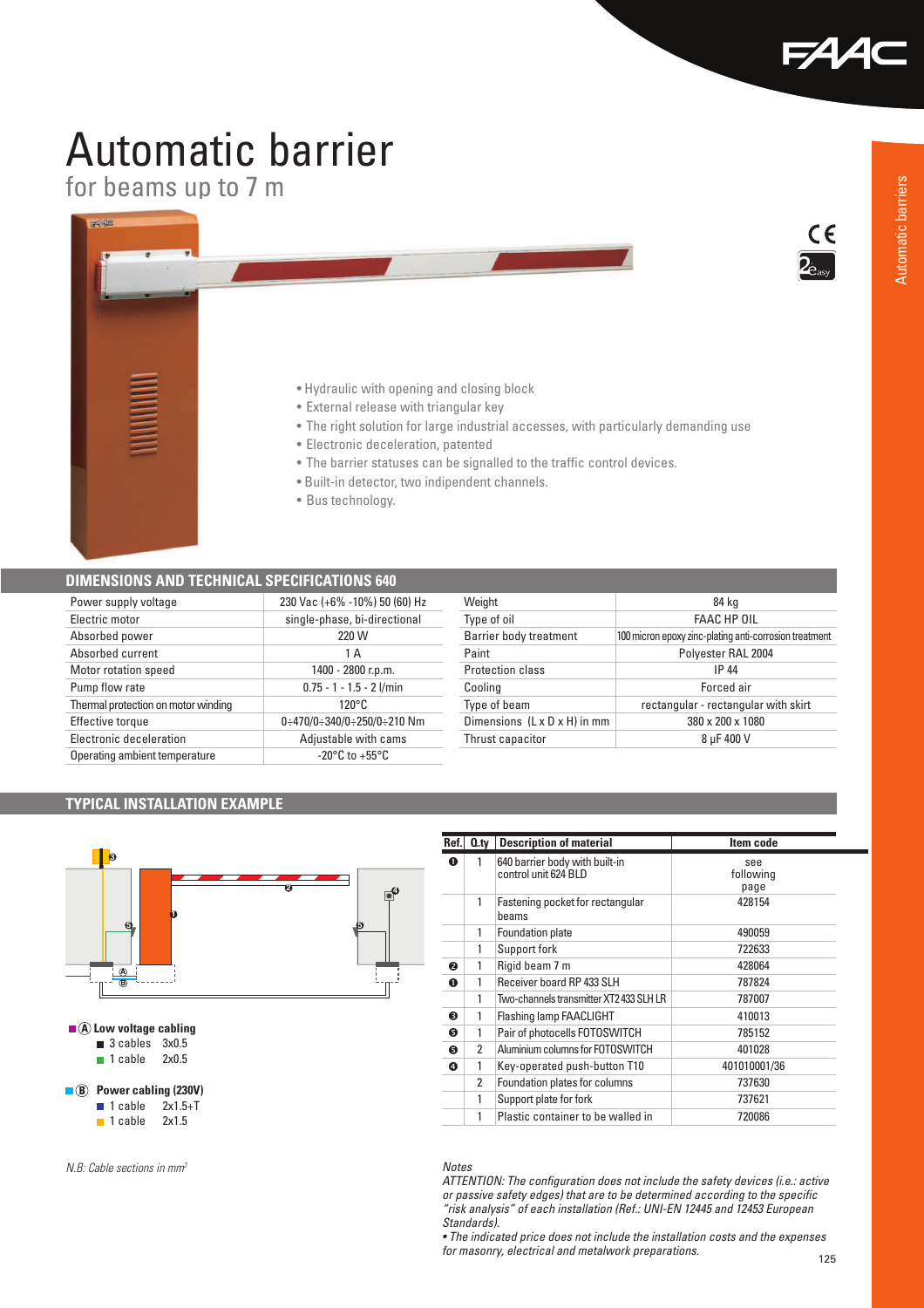# $\sqrt{\epsilon}$

|                  | ٦            |
|------------------|--------------|
| ٠<br>I<br>$\sim$ | ۰.<br>$\sim$ |

| ---          |                         |                            |                          |                  |                     |
|--------------|-------------------------|----------------------------|--------------------------|------------------|---------------------|
| <b>Model</b> |                         | <b>Use</b>                 |                          | <b>Control</b>   | Item code           |
|              | Beam max.<br>length (m) | <b>Opening</b><br>time (s) | Use<br>frequency $(\% )$ | unit             |                     |
| 640 LH/RH    | 7,00                    | 4(5m)                      | Continuous duty          | Built-in 624 BLD | See following table |

**The packages 640 include:** barrier body, hydraulic drive transmission system complete with balancing spring, installation accessories, a triangular release key.

### **ORDER CODES TABLE FOR BARRIER 640**

| Model | <b>Beam profile</b>              | Beam length (mm) | <b>LH</b> version code | <b>RH</b> version code |
|-------|----------------------------------|------------------|------------------------|------------------------|
|       |                                  | 3.750 to 4.240   | 1046828                | 1046608                |
|       | 640                              | 4.250 to 5.240   | 1046838                | 1046618                |
|       | rectangular                      | 5.250 to 6.740   | 1046848                | 1046628                |
| 640   |                                  | 6.750 to 7.000   | 1046858                | 1046638                |
|       | 640<br>rectangular<br>with skirt | 3.750 to 4.740   | 1046898                | 1046688                |
|       |                                  | 4.750 to 5.240   | 1046908                | 1046698                |
|       |                                  | 5.250 to 5.740   | 1046858                | 1046638                |
|       |                                  | 5.750 to 7.000   | 1046918                | 1046708                |



#### **Notes**

• IMPORTANT: the beam fastening pocket is not included in the case and must be ordered separately. Consult "specific accessories". You can determine right or left barrier version by looking at the barrier from the door side (see drawing above). The door usually faces the inside of the property.



**Built-in control board 624 BLD Technical specifications page 150**

### **CONTROL UNITS SPECIFIC ACCESSORIES**



**Skirt kit (\*) length 2 m (only for standard rectangular beams)**



**Skirt kit (\*) length 3 m (only for standard rectangular beams)**



**Fastening pocket for rectangular beam**

**Item code 4282431 Item code 4282441 Item code 428154**